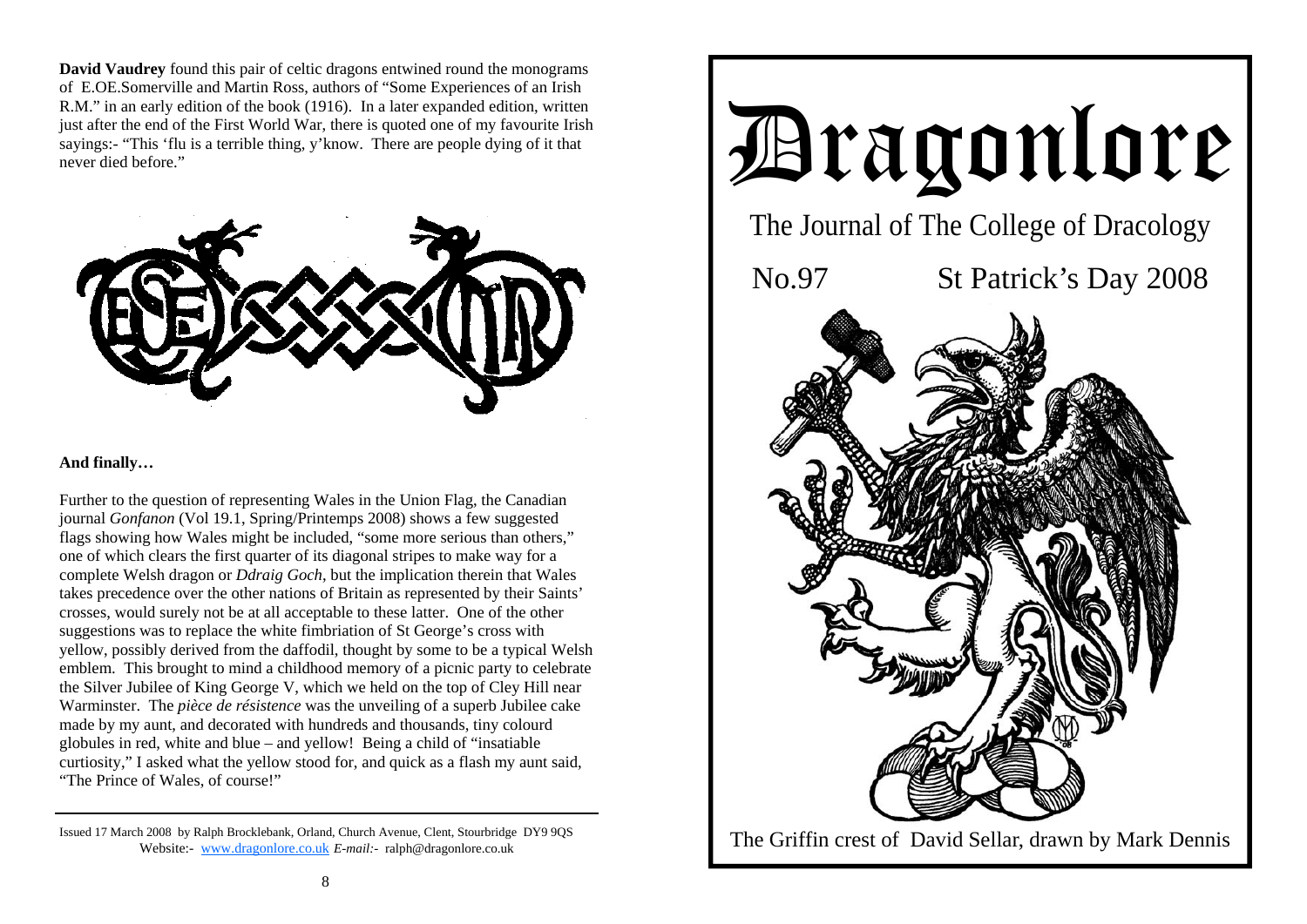

**The College of Dracology for the Study of Fabulous Beasts** 

*The Patron Saint of Ireland is too well known to need a description, and the universal celebration of St Patrick's Day on 17 March is equally famous.* 

The drawing on the cover, drawn especially for us by Mark Dennis, shows the crest of the arms newly granted by Robin Blair, the retiring Lord Lyon King of Arms of the Scots, to his newly appointed successor, David Sellar. The Griffin is holding a hammer, representing a blacksmith ancestor of the grantee, the beast itself being a traditional crest in the Sellar family. The hammer also appears on the shield, along with the chevron and open cups found on earlier Sellar arms. Mark has made a magnificent painting of the whole achievement in glorious colour (which is why we cannot show it here, though you can see it on the appropriate web-site), and, although he had applied for the position of Lord Lyon himself, he agrees that David Sellar was a good choice. Since Sellar had previously held the post of Bute Pursuivant at the Lyon Court, his promotion will leave a vacancy, and it is possible that Mark will after all find himself as an Officer in that establishment. He is, of course, already himself armigerous (*see No 46*) with an Opinicus for a crest, and with his artistic talent and deep knowledge of law and of heraldry, he would have much to contribute in that sphere. But we must not speculate – just enjoy what we have already been given.

 On a point of design, I am always suspicious of crests which have an animal standing on one foot. They look fine on paper, but imagine them for real in three dimensions balanced on the top of a helmet. Are they not precariously unstable? That is why I always prefer the demi-beast in this position.

# **ANOTHER NEW BOOK OF FABULOUS BEASTS**

Hard on the heels of *Fabelwezens* comes **Beasts of Myth and Mystery** by Michael St John Parker and Andrew Jamieson (Wessex Books, 2007), which describes three groups of seven each: **Classical** (Hydra, Sphinx, Harpy, Minotaur, Pegasus, Chimaera, Centaur); **Nordic** (Elves, Dwarves and Gnomes, Giants, Trolls and Ogres, Grendel, Mermaid, Sea Serpent, Green Man); and **Heraldic** (Dragon, Unicorn, Wyvern, Griffin, Yale, Cockatrice, Phoenix). Notwithstanding that few of the middle group would qualify as "beasts" as we understand the term, this is an outstanding contribution to our field of study, with some very imaginative illustrations by Andrew Jamieson (who is well known to our readers) together with a few from traditional

### **MORE FROM THE POSTBAG**

**Cathie Constant** has sent a wealth of material, some of which we have seen before, but this engraving of a dragon by Lucas Cranach, with its boar's head, beetle's wings and serpent's tail, is a wonderful creation, typical of its period.

**Roland Symons** never fails to send one of his drawings every time he writes. This one is the badge of 107 Bomber Squadron, RAF, which was formed at Lake Down, Salisbury, in May1918 and so took one of the supporters





of the arms of the City of Salisbury (*see No 45*) when it was granted its badge in April 1938. Roland says that the collar of fleur-de-lys round the eagle's neck denotes the squadron's service in France during the First World War, when it was attached to the French Army, but in fact they were already a feature of the arms of the City, although in the form of a coronet fleury. One can agree with Roland that it is a very likeable design. He does not mention the colours, but I think I can remember seeing it as a blue eagle with golden fleur-de-lys round its neck, on a white field (as are all RAF squadron badges).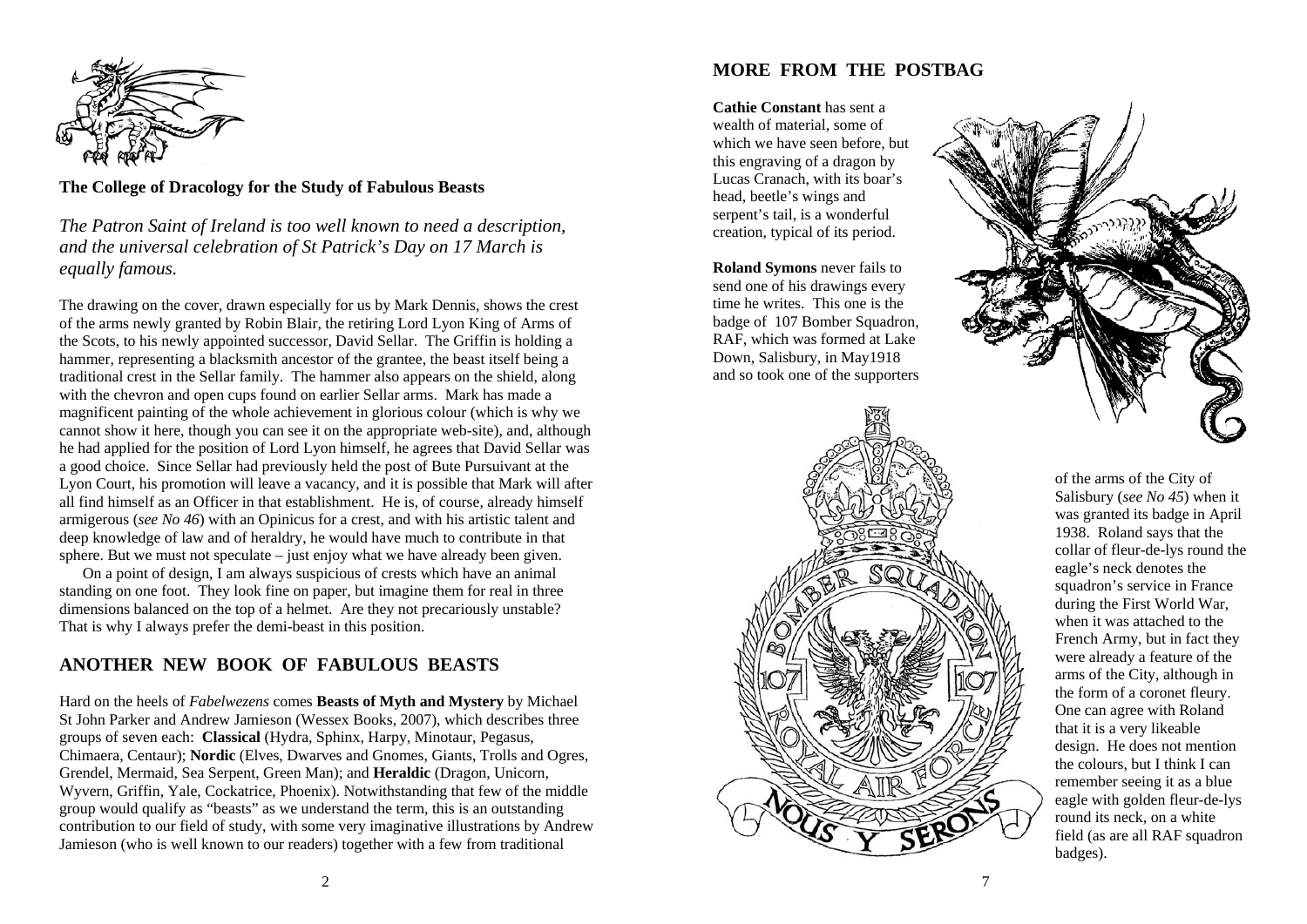# **MORE FROM CANADA**

The latest issue of *The Prairie Tressure* (No 10) continues with a few more crazy critters, including the **axe-beaked heron**, here illustrated (*right*) by Brian Jeffs, of which it is said that it inhabits the woods and forests of north-central Alberta and is omnivorous, feeding mainly on bark, tree sap, and insects, although they will occasionally kill and devour beavers (more out of competition than for nutrition). Since the example shown has a double-bitted axe-head, it may be identified as a male of the species, as the females have only the beak shaped like an axe.

 After mentioning the pizzly bear, the grizzlocetus and the hedgeduck, the article ends by





offering sympathies to Conrad Black, Baron Black of Crossharbour, on his recent legal woes and sentencing to six years in prison, and mentions the possibility of temporarily changing his handsome supporters from friggins rampant to friggins incarcerant, with wings clipped and leg chained (*left*). The **Friggin**, of course, was the very first submission to the critter contest, and is an upside-down Griffin, as was recognized by George Lucki (*see No 47*), and subsequently identified in Lord Black's armorial supporters with their lion upper halves and eagle lower parts.

sources. An example of the former is his rendering of the Greek Sphinx (*right*), one of the few not in colour, whilst one of the latter is this picture of the Unicorn (*below*) which shows it in the act of purifying the water in a pond and thus driving out those loathsome creatures that were polluting it. Strangely, the text makes no mention of this behaviour, and in various other places there are indications that the author has not been properly educated by the College of Dracology; for instance, he seems to think that the Wyvern is "the creation of a herald's fevered imagination" rather than the true ancient form of dragon for which Tudor heralds devised a new name after the royal Welsh Dragon with four legs had assumed the ascendancy in dragonkind. Also, he says that a Griffin guards the doorways of Barclays Bank,



whereas it was the former Midland Bank that had a Griffin as its emblem, Barclays making do with an Eagle. Perhaps one should also mention that you should add 2 to